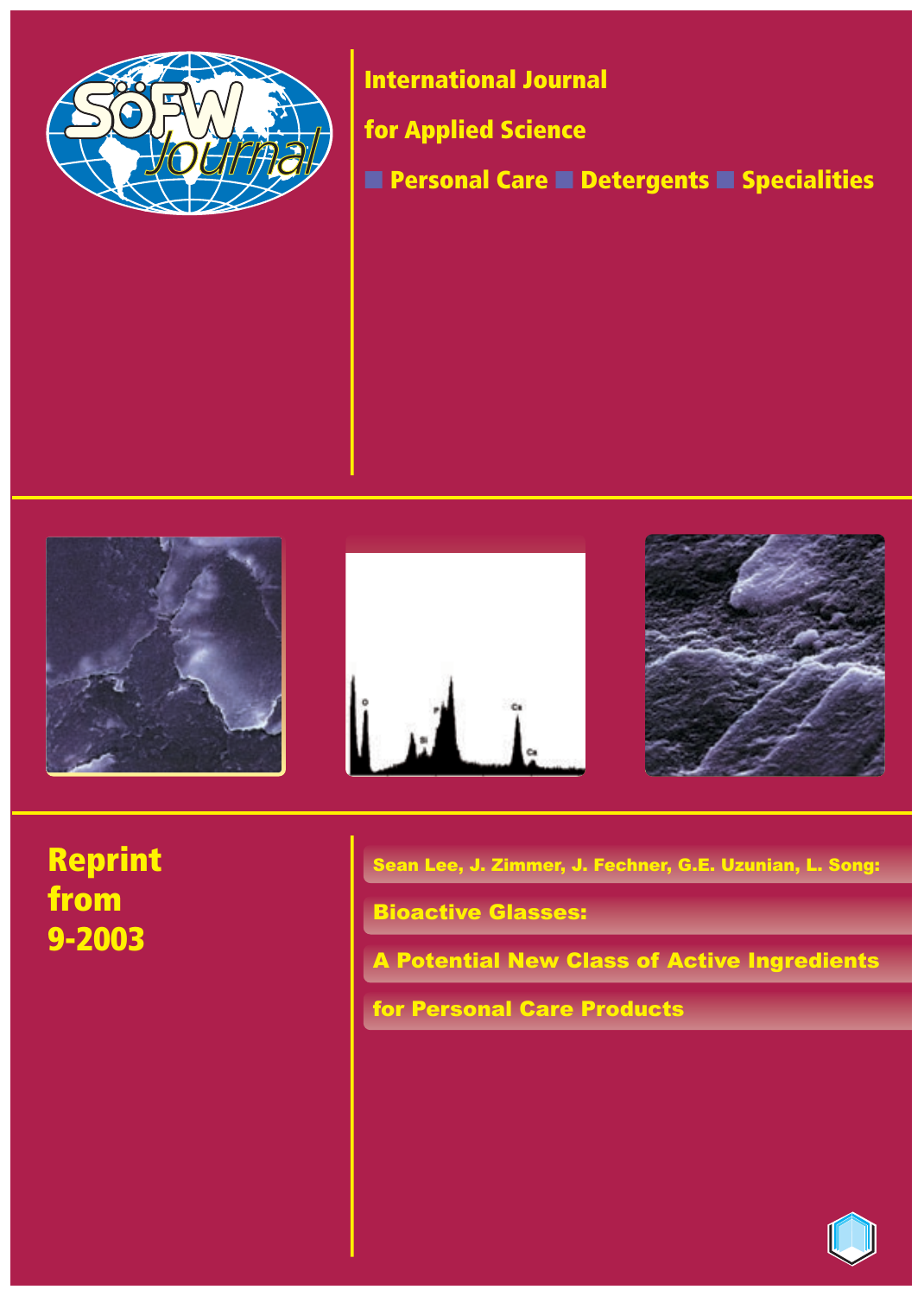**COSMETICS**

S.Lee\*, J. Zimmer\*, J. Fechner\*, G.E. Uzunian\*\*, L. Song\*\*

# **Bioactive Glasses: A Potential New Class of Active Ingredients for Personal Care Products**

## **Keywords: Bioactive glass, anti-inflammatory, mineral building**

## **Introduction**

Bioactive glasses are known to the biomaterials and medical implant device community mainly as bone grafting materials. Their beneficial biological activity and high level of biocompatibility within the body are well documented in the biomaterials literature (1-3). Recent demonstrations that finely grained powders of bioactive glasses have substantial anti-microbial, antiinflammatory and mineralizing properties have led to the hypothesis that these may be suited to function as active ingredients for use in a broad variety of cosmetic and personal care products. Some prototype formulations demonstrate that the desired biological activity may be reflected in the end product use.

## **Medical History**

Bioactive glasses were introduced in the 1970's as a novel class of bone implant material (1,2). Designed to have an active, rather than inert, surface chemistry when implanted into the body, bioactive glasses have the ability to build substantial bonds with both hard (bone) and soft (subcutaneous) tissue. This »tissue bonding« response of the body thus contrasts substantively with the encapsulation and eventual rejection of other standard implant materials such as metals and plastics. Implanted into a bone defect, the surface of bioactive glass remodels to form hydroxycarbonate apatite (HCA), the chemical and structural equivalent of bone mineral. In addition,

osteoblast activity at the bone repair site is known to be markedly enhanced in the presence of bioactive glasses (1,2) The basic efficacy and biocompatibility in numerous *in vitro* and *in vivo* systems is well documented (1,2). Today, bioactive glasses are marketed worldwide to the implant market for a variety of small osseous defect repair.

## **Biological Activity of Glass**

When considered as a material, glass is a collective term of an unlimited number of different compositions in a glassy or amorphous state. In opposite to crystalline materials glasses do not have a long range order in their molecular network but have a more random network structure.

In the case of inorganic glasses this network is build up by so called network former (e.g.  $SiO_{2}P_{2}O_{5}$ ). Further additives which can be included in the glass are called network modifier (e.g. Na<sub>2</sub>O, CaO). While constituents and compositional ranges may vary, bioactive glasses are typically composed of oxides of silicon, calcium, sodium and phosphorus. In the form that is approved for medical use, and for which the bulk of safety and efficacy data exists, the composition is  $45\%$  wt SiO<sub>2</sub>, 24.5 %wt CaO, 24.5 %wt Na<sub>2</sub>O, 6 %wt  $P_2O_5.$ 

In an aqueous environment a rapid ion exchange between Na+ out of the glass matrix and H+ from the water takes place, which is the starting point of a multi step process. This exchange generally leads to an increase in pH of the surrounding solution, which can be substantial for finely grained powders having high surface to volume ratios. The fast release of sodium ions is accompanied by a somewhat slower release of other species like calcium ions, silica and phosphorous. These releases

are caused by a very slow dissolution of the glass surface. Under certain conditions in solution, these species will precipitate onto the glass surface and other nearby surfaces, to form calcium and phosphorous containing layers. These surface layers can transform into crystalline HCA. The ability to build such a surface is the reason for the bonding ability to human tissue and can be seen as a measure of the »bioactivity« of the glass.

In the past few years, bioactive glasses in finely grained powder of less than approx. 100 microns have demonstrated biological activities not evidenced from their usage as medical implant materials.

#### **Basic Antimicrobial activity**

Bioactive glasses have demonstrated broad-spectrum biocidal activity against a variety of oral and dermal bacteria, as well as against some fungus and yeast species. This activity is strongly pH dependent, decreasing significantly when bioactive glass-containing solutions are buffered towards neutral pH. However, comparisons of the biocidal activity of bioactive glass with a NaOH reference solution appear to indicate a residual effect from the bioactive glass that is independent of pH, as shown in **Table 1**. Bioactive glass shows significant higher minimal inhibition concentrations [MIC] than NaOH with the same pH.

Beside the pH-effect it is well known that the surface charge of inorganic particles have an impact on the viability of microorganisms. The bioactive glass particles normally show a high positive surface charge in an aqueous solution. This can be modified by the specific formulation for example by changing the pH. The isoelectrical point of the glass powder is between a pH of 4 and 5. Further antimicrobial mechanisms can be related to the very high ion release and concentrations especially near the particle surfaces.

The antimicrobial efficacy can also be shown in deodorant application test.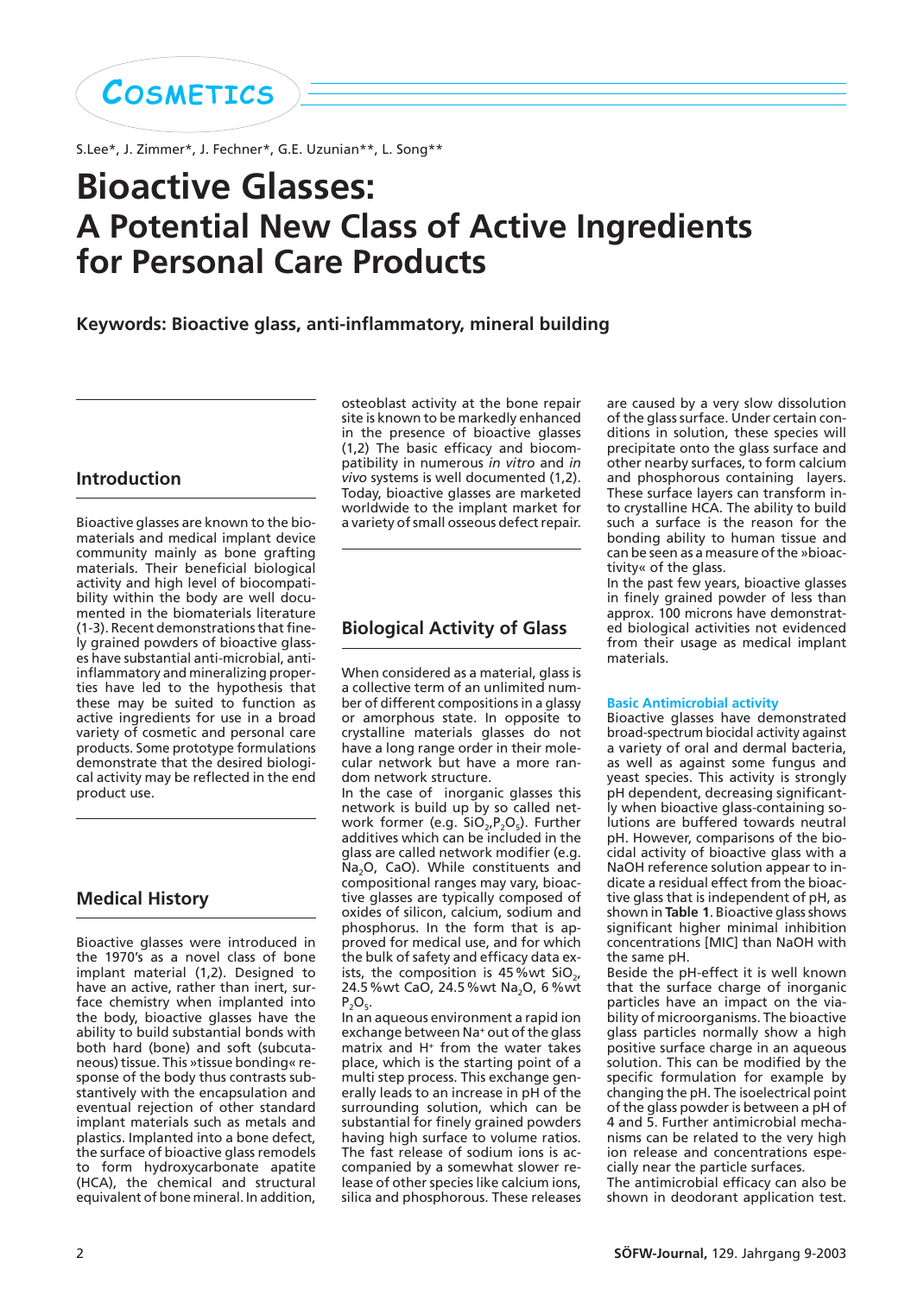| <b>Endconcentration in %</b> | 4         | 3                        | $\overline{\phantom{a}}$ |                          | 0,5       | 0,25      | 0,1      | <b>MIC</b> |
|------------------------------|-----------|--------------------------|--------------------------|--------------------------|-----------|-----------|----------|------------|
|                              | (pH 9, 1) | (pH 8,7)                 | (pH 8, 4)                | (pH 8,2)                 | (pH 8, 1) | (pH 7, 9) | (pH 7,8) | in $%$     |
| Corynebacterium xerosis      |           |                          |                          | $\overline{\phantom{0}}$ | $++$      | $+ -$     | $++$     |            |
| Eschericia coli              |           | $\overline{\phantom{0}}$ |                          | $+ -$                    | $++$      | $++$      | $++$     | 3          |
| Psendomonas aeruginosa       |           | $\overline{\phantom{0}}$ | - +                      | $++$                     | $++$      | $^{++}$   | $++$     |            |
| Staphylococcus epidermis     |           | $\overline{\phantom{0}}$ | $\overline{\phantom{0}}$ | $\overline{\phantom{0}}$ |           |           | $++$     | 0,25       |
| Aspergillus niger            |           |                          |                          |                          |           |           | $++$     | 0,25       |
| Candida albicans             |           |                          |                          |                          |           | $++$      | $++$     | 0,5        |
| Propionibacterium acnes      |           |                          |                          | $++$                     | $^{++}$   | $^{++}$   | $^{++}$  | 2          |

| <b>without Bioactive Glass</b><br>pH of agar | (pH 9, 1) | (pH 8,7)          | (pH 8, 4) | (pH 8,2) | (pH 8, 1) | (pH 7,9) | $(\text{pH } 7,8)$ |  |
|----------------------------------------------|-----------|-------------------|-----------|----------|-----------|----------|--------------------|--|
| Corynebacterium xerosis                      | $++$      | $^{++}$           | $++$      | $++$     | $++$      | $++$     | $++$               |  |
| Eschericia coli                              | $++$      | $^{++}$           | $++$      | $++$     | $++$      | $++$     | $^{++}$            |  |
| Psendomonas aeruginosa                       | $++$      | $++$              | $++$      | $++$     | $++$      | $++$     | $^{++}$            |  |
| Staphylococcus epidermis                     | $-+$      | $++$              | $++$      | $++$     | $++$      | $++$     | $++$               |  |
| Aspergillus niger                            |           | $\qquad \qquad -$ | $+ -$     | $++$     | $++$      | $++$     | $++$               |  |
| Candida albicans                             |           | $+ -$             | $++$      | $++$     | $++$      | $++$     | $++$               |  |
| Propionibacterium acnes                      | $++$      | $^{++}$           | $++$      | $++$     | $++$      | $++$     | $^{++}$            |  |

**Table 1** Minimal Inhibition Tests (MIC) – Comparative results of Bioactive Glass and NaOH reference solution at same pH

**Fig. 1** shows the result of a sniff test with a non aqueous silicon oil formulations for a concentration of 0,6 wt% bioacitve glass compared to 0,2% Triclosan. This formulation was especially chosen to show the efficacy of the bioactive glass and avoid any interaction or effects with other ingredients. The test was performed with 22 volunteers (19 female/3 male; age 29 - 64) at the armpits.

The duration and frequency of application was once a day, then twice a day over five days.

#### **Anti-inflammatory activity**

Although the mechanism of anti-inflammatory efficacy is currently not completely clarified, finely grained bioactive glass powders have additionally demonstrated the ability to reduce *in vivo* inflammatory responses to both invasive and topical external irritants. This anti-inflammatory property is all the more remarkable given the fact that the pH of immediate environment is alkaline to a degree that would itself normally induce inflammation.

The evaluation of the potential of bioactive glass to decrease the erythemal response from UV irradiation has

been performed. **Fig. 2** shows the antiinflammatory test result with o/w formulations of a lotion (N=7 efficacy test) and a cream (N=25 efficacy test) compared to the same formulation of 5 % aloe vera (10x) and a commercially

available cream of 0.5% hydrocortisone. Both test samples of lotion and cream contain ~ 5% bioactive glass. The results indicate that the bioactive glass significantly reduces erythemal response from post UV irradiation.

**COSMETICS**



**Fig. 1** Efficacy of bioactive glass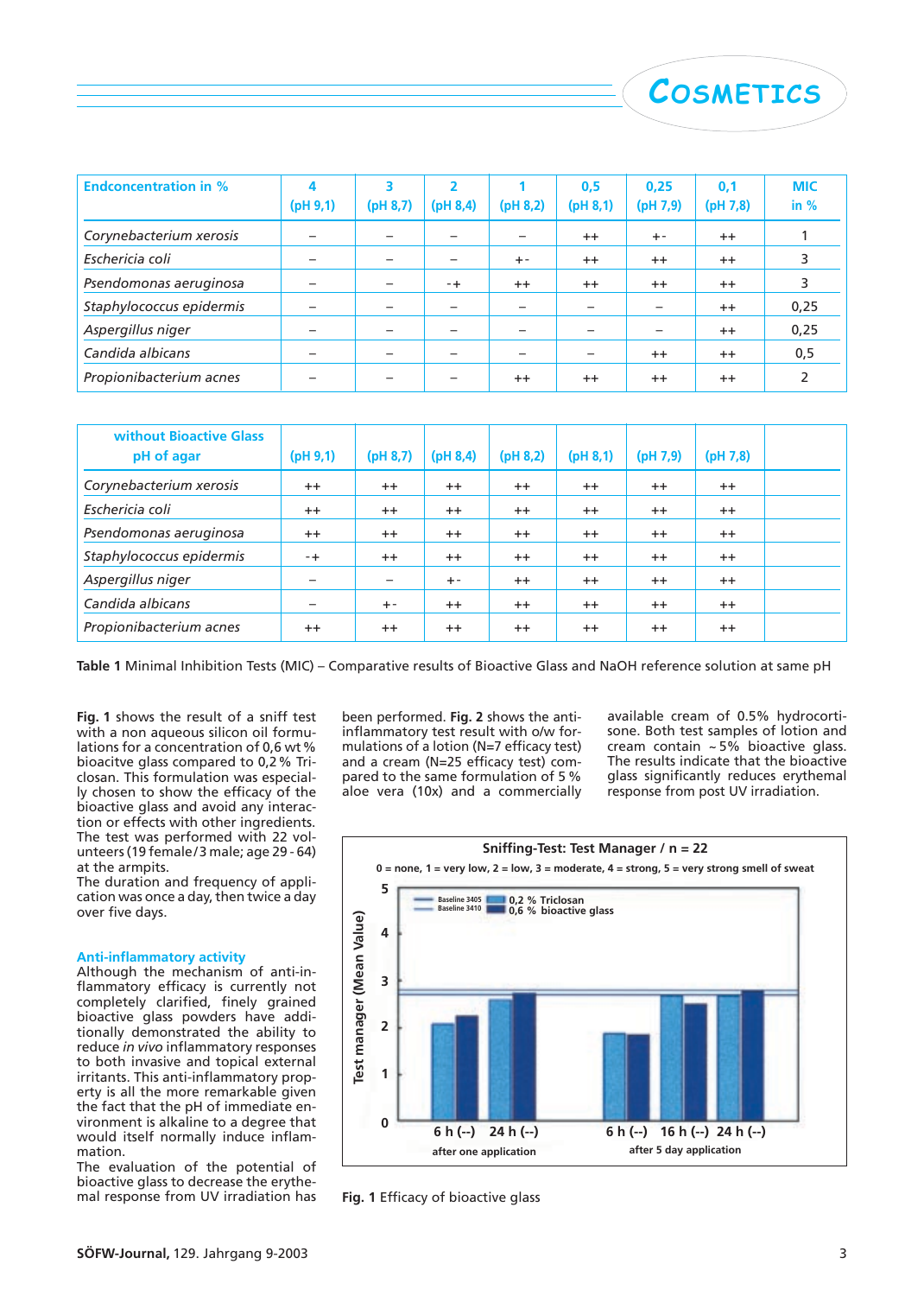



**Fig. 2** Anti-inflammatory test result

#### **Mineralisation**

The time dependant release of Ca  $(Ca<sup>2+</sup>)$  and phosphorous (PO<sub>4</sub><sup>3</sup>) leads to a precipitation of these elements on contact surfaces in aqueous solutions. This leads to the formation of an amorphous Calcium phosphate layer which can crystallize to hydroxycarbonate apatite (HCA). The crystallization effect is concentration dependant and has a

maximum in standard aqueous formulations at a concentration of about 1 wt%. The released components can also diffuse through permeable surfaces and enrich in the near surface area. **Fig. 3** shows an SEM image (including EDX) of a precipitation layer on human nails.

## **Applications in Cosmetics and Personal Care**

Because of the active surface chemistry of bioactive glasses, agglomeration can occur readily during product formulation. A new performance active, Engelhard Actysse™ premiere BG (contains Schott Vitryxx™ Bioactive Glass), has been developed to avoid the agglomeration problem. This product, available from Engelhard Corporation, uses mica as a spacer between the bioactive glass particles to improve its dispersibility considerably, thus facilitating





**Fig. 3** SEM image (including EDX) of a precipitation layer on human nails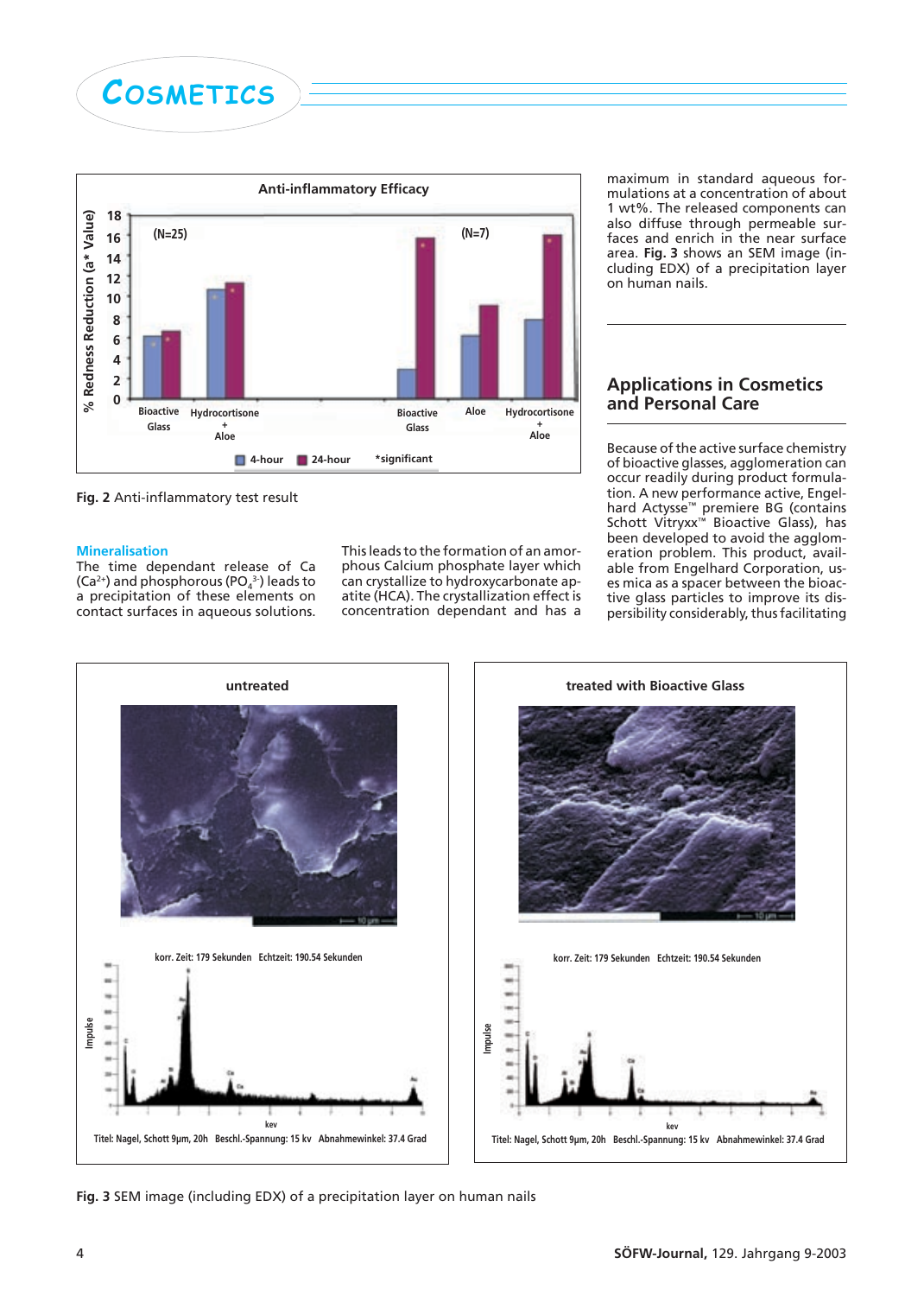a smooth, lump-free product. Concentrations of Actysse™ premiere BG from 1% to 5% are adequate to effect a desirable biological activity.

The high alkaline characteristic is due to ion exchange between Na+ and H+ when the bioactive glasses are dispersed into water and is a major challenge for effective formulation. For example, aqueous solutions of 1% and 5% bioactive glasses show pH values of 10.5 and 11.5, respectively. When the bioactive glasses are dispersed into water, a substantial amount of ions will be released into the resulting aqueous solution. The combination of high pH and high ion content can deactivate, and thus destabilize the thickening mechanism of lotion/cream formation. Alkali-swellable acrylates copolymers such as Carbopol® produced by Noveon can provide a compatible thickening system to suspend bioactive glasses and stabilize high pH creams/lotions. This is due to the fact that the acrylates copolymer is effective over a broad range of pH's ranging from neutral to high alkaline. Carbopol® Aqua SF-1 is especially suitable for Actysse™ premiere BG as a thickening agent because of its relatively high ion tolerance. Using a thickener with high ion tolerance can eliminate the loss in the thickening efficiency and can maintain the desirable viscosity of the end product.

Using a 5% Actysse™ premiere BG with variable Acrylates Copolymer concentrations, basic formulations for lotions and creams with different rheologies can be developed, as shown in **Table 2**. Other thickening systems such as high molecular weight polysaccharide starch derivatives, e.g. Xanthan gum, can be used as a rheology control agents in aqueous systems and as a stabilizers for emulsion and suspensions. Xanthan gum is also compatible with bioactive glasses due to its rheological pH independence and its salt tolerance.

As stated above, aqueous solutions containing bioactive glasses will have the characteristic of a high pH and the presence of significant amounts of ions. Such properties will preclude the use of cationic emulsifiers. Bioactive glasses are generally compatible with nonionic, soap and some anionic agents. Bioactive glasses can also be dispersed into solvent-based nail enamel systems. However, the high pH system of the bioactive glasses does not allow for effective swelling of the suspending agent, a rheological additives of Hectorite Clay, thus affecting the rheology of the system. Consequently, bioactive glasses and other particulates such as pigments can settle and

| % Acrylates Copolymer | <b>Product Characteristics</b> |
|-----------------------|--------------------------------|
| 1.50                  | Sprayable Lotion               |
| 2.25                  | Lotion                         |
| 3.00                  | Flowable Cream                 |
| 3.75                  | Non-flowable Cream             |
|                       |                                |

**COSMETICS**

**Table 2** Basic formulations for lotions and creams

| <b>Formulation 1: Facial Cream</b>                  |                            |                                                               |                                                                  |
|-----------------------------------------------------|----------------------------|---------------------------------------------------------------|------------------------------------------------------------------|
| <b>Phase</b>                                        | Ingredients                |                                                               | %wt.                                                             |
| А                                                   | DI Water                   |                                                               | 67.25                                                            |
|                                                     | Glycerine                  |                                                               | 2.50                                                             |
|                                                     |                            | PPG-2 Myristyl Ether (Crodamol PMP) <sup>(1)</sup>            | 2.00                                                             |
|                                                     |                            | Cetearyl Octanoate (Crodamol CAP) (1)                         | 3.25                                                             |
|                                                     | Jojoba Oil (Lipovol J) (2) |                                                               | 3.00                                                             |
|                                                     |                            | Cetyl Alcohol (Crodacol C-70) <sup>(1)</sup>                  | 1.50                                                             |
|                                                     |                            | Ceatearyl Alcohol/Ceteareth-20 (Promulgen D) <sup>(3)</sup>   | 3.00                                                             |
| B                                                   |                            | Acrylates Copolymer (Carbopol Aqua SF-1) (4)                  | 5.00                                                             |
| C                                                   |                            | Cyclomethicone (and) Dimethicone (Dow Corning 1401 Fluid) (5) | 2.50                                                             |
| D                                                   | Preservatives              |                                                               | q.s.                                                             |
| F                                                   | DI Water                   |                                                               | 5.00                                                             |
|                                                     |                            | ActysseTM premiere BG (6)                                     | 5.00                                                             |
| <sup>(1)</sup> Croda, Inc.<br><sup>(4)</sup> Noveon |                            | (2) Lipo Chemicals, Inc.<br>(5) Dow Corning Corporation       | (3) Dow Chemical Company<br><sup>(6)</sup> Engelhard Corporation |

| Phase | Ingredients                                                                                                                                                                                                                                                                        | %wt.  |
|-------|------------------------------------------------------------------------------------------------------------------------------------------------------------------------------------------------------------------------------------------------------------------------------------|-------|
| A     | Suspending Lacquer SLF-2 (Butyl Acetate (and) Toluene (and)<br>Nitrocellulose (and) Tosylamide/Formaldehyde Resin (and)<br>Isopropyl Alcohol (and) Dibutyl Phthalate (and) Ethyl Acetate<br>(and) Camphor (and) n-Butyl Alcohol (and) Silica (and)<br>Quaternium-18 Hectorite) (1) | 78.00 |
|       | Red 7 Lake (4.6% Dispersion in Nitrocellulose Base)                                                                                                                                                                                                                                | 3.00  |
|       | Lacquer 127P (Butyl Acetate (and) Toluene (and)<br>Nitrocellulose (and) Tosylamide/Formaldehyde Resin<br>(and) Isopropyl Alcohol (and) Dibutyl Phthalate (and)<br>Ethyl Acetate (and) Camphor (and) n-Butyl Alcohol) <sup>(1)</sup>                                                | 14.00 |
| B     | Suspending Lacquer SLF-2 (Butyl Acetate (and) Toluene (and)<br>Nitrocellulose (and) Tosylamide/Formaldehyde Resin (and)<br>Isopropyl Alcohol (and) Dibutyl Phthalate (and) Ethyl Acetate<br>(and) Camphor (and) n-Butyl Alcohol (and) Silica (and)                                 |       |
|       | Quaternium-18 Hectorite) (1)                                                                                                                                                                                                                                                       | 4.00  |
|       | Actysse <sup>™</sup> premiere BG <sup>(1)</sup>                                                                                                                                                                                                                                    | 1.00  |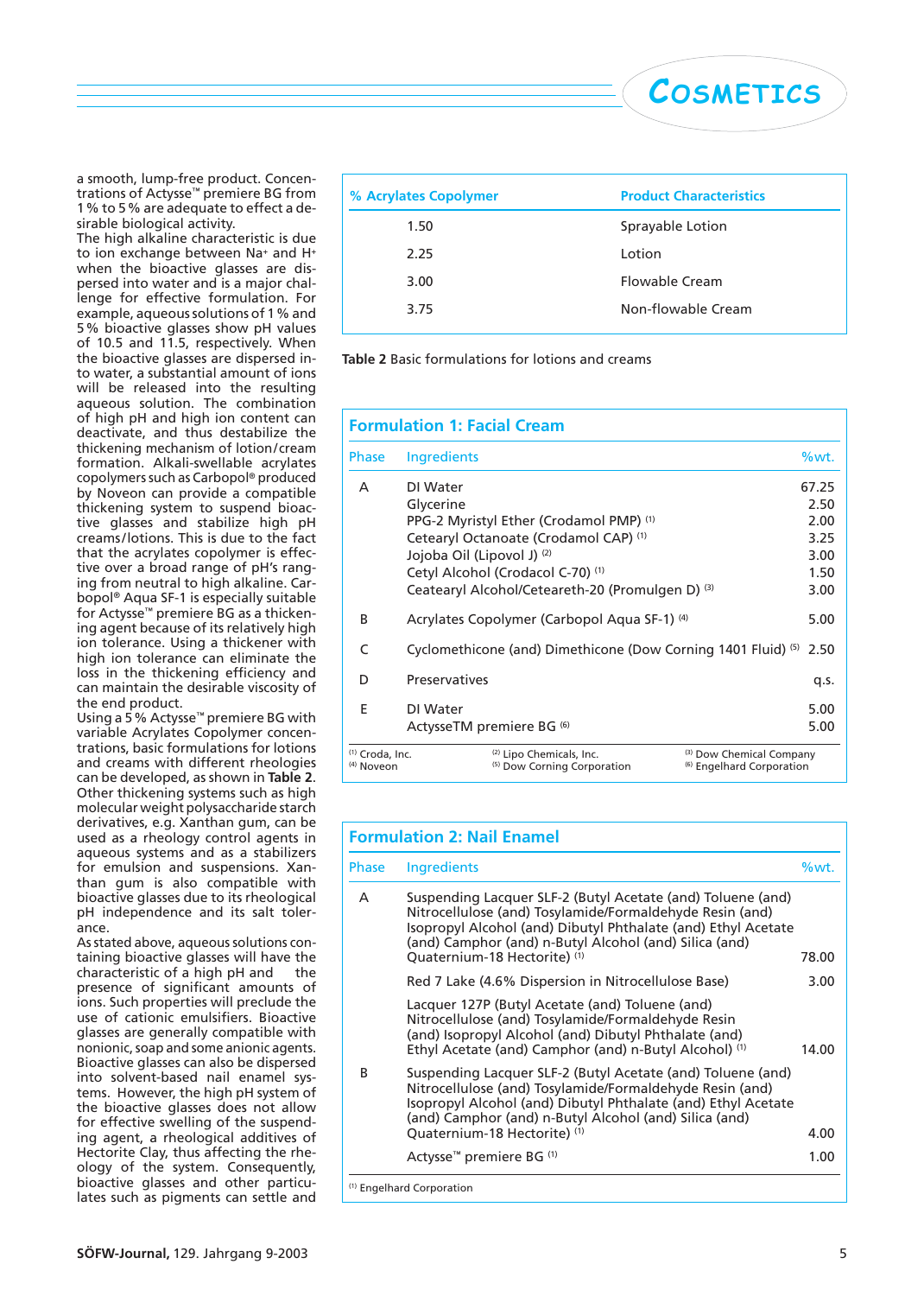

| <b>Formulation 3: Deodorant Stick</b> |                                                                   |                           |  |
|---------------------------------------|-------------------------------------------------------------------|---------------------------|--|
| <b>Phase</b>                          | Ingredients                                                       | $%wt$ .                   |  |
| А                                     | DI Water                                                          | 10.00                     |  |
|                                       | Propylene Glycol (1)                                              | 58.00                     |  |
|                                       | Castor Oil/IPDI Copolymer (Polyderm PPI-CO-200) <sup>(2)</sup>    | 12.00                     |  |
|                                       | Sodium Stearate (1)                                               | 8.00                      |  |
|                                       | Isosteareth-2 Alcohol (Dermocol IS-2) (2)                         | 2.00                      |  |
| B                                     | DI Water                                                          | 5.00                      |  |
|                                       | Actysee <sup>™</sup> premiere BG <sup>(3)</sup>                   | 5.00                      |  |
|                                       | (2) Alzo International Inc.<br>(1) Jeen International Corporation | (3) Engelhard Corporation |  |

| <b>Formulation 4: Hair Styling Gel</b> |                                                               |                |  |  |
|----------------------------------------|---------------------------------------------------------------|----------------|--|--|
| <b>Phase</b>                           | Ingredients                                                   | %wt.           |  |  |
| A                                      | DI Water<br>Acrylates Copolymer (Carbopol Aqua SF-1) (1)      | 37.00<br>10.00 |  |  |
| B                                      | <b>Preservatives</b><br>DI Water                              | q.s.<br>40.00  |  |  |
|                                        | Glycerine<br>Actyssee <sup>™</sup> premiere BG <sup>(2)</sup> | 5.00<br>5.00   |  |  |
| C                                      | AMP-Acrylates (Fixate G-100) (1)                              | 3.00           |  |  |
| <sup>(1)</sup> Noveon                  | (2) Engelhard Corporation                                     |                |  |  |

|                | <b>Formulation 5: Lotion</b>           |                                                        |                                                               |       |  |
|----------------|----------------------------------------|--------------------------------------------------------|---------------------------------------------------------------|-------|--|
| Phase          | Ingredients                            |                                                        |                                                               | %wt.  |  |
| A              | Xanthan Gum (Keltrol T) (1)            |                                                        |                                                               | 0.20  |  |
|                | Cellulose Gum (CMC 7LF) <sup>(2)</sup> |                                                        |                                                               | 0.20  |  |
|                | DI Water                               |                                                        |                                                               | 72.60 |  |
| B              |                                        | PEG-7 Glyceryl Cocoate (Cetiol HE) (3)                 |                                                               | 6.00  |  |
|                | ActysseTM premiere BG <sup>(4)</sup>   |                                                        |                                                               | 5.00  |  |
|                | <b>Preservatives</b>                   |                                                        |                                                               | q.s.  |  |
|                | Isopropyl Myristate                    |                                                        |                                                               | 2.00  |  |
|                | Oleyl Alcohol (Novol) (5)              |                                                        |                                                               | 6.50  |  |
|                |                                        | Mineral Oil (and) Lanolin Alcohol (Amerchol L-101) (6) |                                                               | 4.50  |  |
|                | Cetearyl Alcohol (Lanette O) (3)       |                                                        |                                                               | 2.00  |  |
|                | Stearic Acid                           |                                                        |                                                               | 1.00  |  |
| $(1)$ CP Kelco | <sup>(4)</sup> Engelhard Corporation   | (2) Hercules Corporation<br>(5) Croda, Inc.            | (3) Cognis Corporation<br><sup>(6)</sup> Dow Chemical Company |       |  |

accumulate at the bottom of container. Fortunately, a limited loading of the bioactive glasses does not affect the stability of a nail enamel. It has been determined that a 1 % concentration of Actysse™ premiere BG in a solvent based nail enamel is stable for at least 30 days at an elevated temperature of 45 °C.

Another significant factor for effective formulation is the incorporation technique. The addition sequence of the ingredients and the adequate mixing of the ingredients are critical in the successful formulation of the bioactive glasses. Typically, bioactive glasses are mixed with water first and then the mixture is added to the product formulation at later stages. This order of addition is important in obtaining optimal benefit from the bioactive glasses. Bioactive glasses have demonstrated an excellent gelling ability for emulsion/polymer system. Using high shear homogenisation is also very helpful in creating good emulsions and insuring thorough dispersion of the particles. As of today, a broad range of cosmetic products has been successfully formulated with bioactive glasses. The products include: Color Cosmetics (e.g. Mascara, Foundation, Eye Shadow, Lipsticks, Pressed Powder Blush), Skin Care (e.g. Facial Cream, Skin Gel), Hair Care (e.g. Conditioner, Styling Gel), Nail Care (e.g. Nail Enamel, Base Coat), Men's Care (e.g. Shave Cream, After Shave Balm), Deodorants (e.g. Stick, Spray), Bath/Cleaning (e.g. Bar Soap, Liquid Soap), etc. These products have passed accelerated stability tests (45 °C at 30 days, 3 cycles of Freeze/Thaw – 24 hours). This demonstrates the longterm (6+ months) shelf life stability of these products. There are few limits on the applications in which bioactive glasses can be utilized (**Formulation 1 – 6)**.

In an effort to determine the efficacy of bioactive glasses following topical application, a number of consumer panel tests have been conducted, and some of the results are summarized:

#### • Anti-inflammatory Efficacy Test for **Skin**

A »Facial Cream« **(Formulation 1)** and a »Lotion« **(Formulation 5)** have been tested for attenuation of UV induced erythema. The results of the tests confirm that the test material containing 5 % Actysse™ premiere BG significantly reduces »Erythemal Response« from post UV irradiation.

#### • Mineral Enrichment for Nail A lacquer suspension of 1 % Actysse™ premiere BG **(Formulation 2)** has been tested for the efficacy. The results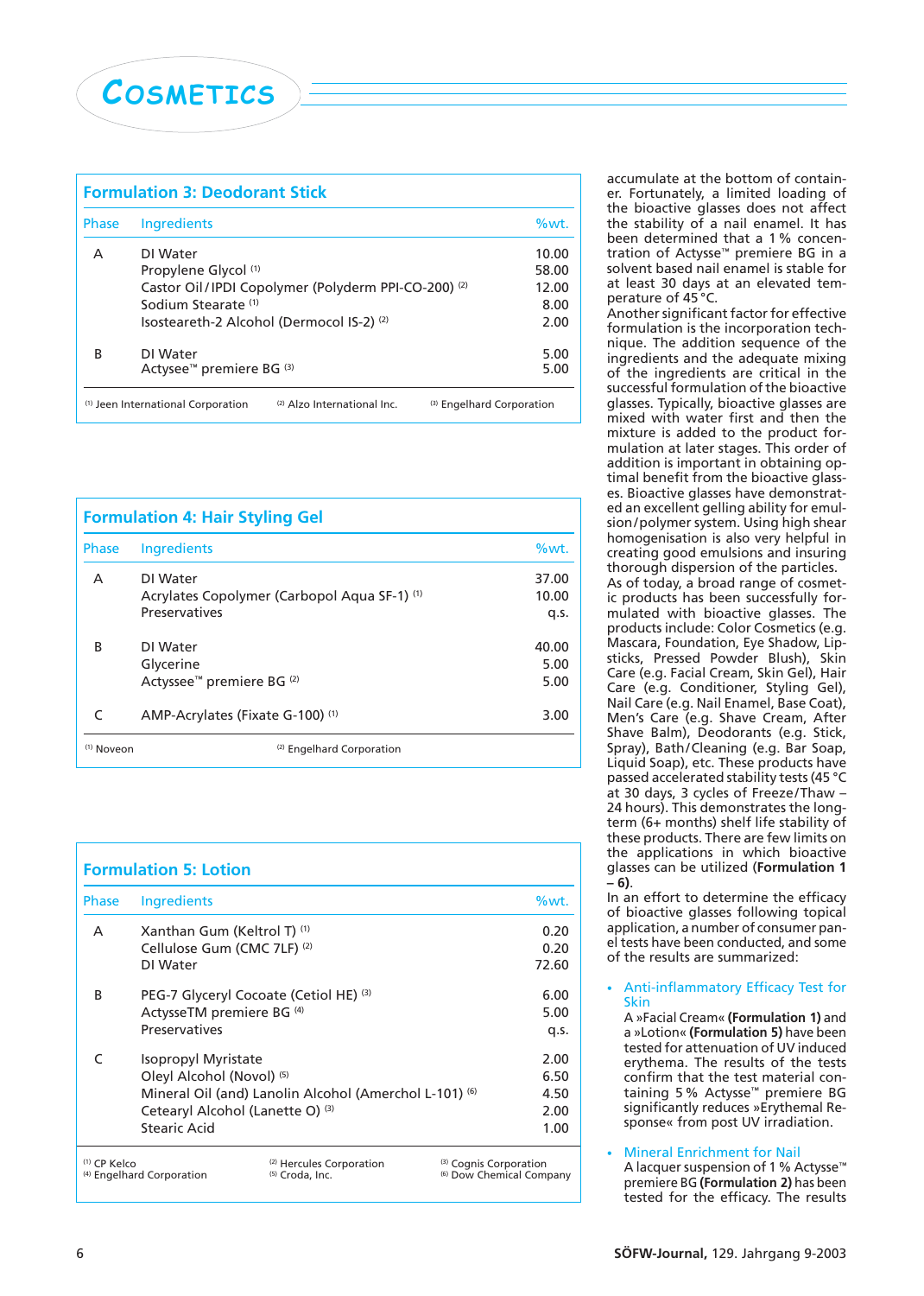| COSMETICS |
|-----------|
|           |

| <b>Formulation 6: After Shave Balm</b> |                                                 |            |                           |  |
|----------------------------------------|-------------------------------------------------|------------|---------------------------|--|
| <b>Phase</b>                           | Ingredients                                     |            | %wt.                      |  |
| A                                      | DI Water                                        |            | 32.20                     |  |
|                                        | Glycerine                                       |            | 30.00                     |  |
|                                        | Propylene Glycol (1)                            |            | 7.50                      |  |
|                                        | Acrylates Copolymer (Carbopol Aqua SF-1) (2)    |            | 5.00                      |  |
|                                        | Alcohol C-39                                    |            | 15.00                     |  |
|                                        | <b>Preservatives</b>                            |            | 0.30                      |  |
| R                                      | DI Water                                        |            | 5.00                      |  |
|                                        | Actysse <sup>™</sup> premiere BG <sup>(3)</sup> |            | 5.00                      |  |
|                                        | $(1)$ Jeen International                        | (2) Noveon | (3) Engelhard Corporation |  |

indicate that a solvent based nail enamel with bioactive glass exhibits significantly better »Wear« scores.

#### • Anti-odour Sniff Tests

The sniff test with deodorant stick containing bioactive glasses shows significant efficacy in reducing axillary odor after 8, and even after 24 hours. The sniff test conducted with an antiperspirant stick containing bioactive glasses shows a significant

antiperspirant efficacy. The antiperspirant stick containing bioactive glasses demonstrated antiperspirant effect by reducing sweat production by 15 %.

These results show a pattern of promising efficacy in a wide variety of applications, and more tests are planned for the near future in order to establish the full potential of this intriguing material.

#### **Literature**

- (1) *L.L. Hench* and *E.C. Ethridge*, Biomaterials: An interfacial Approach Academic Press, 1982
- (2) *L.L. Hench, J. Wilson*, An Introduction to Bio-ceramics, Chapter 3, World Scientific Publishing, 1993
- (3) *L.L. Hench, J.W. Wilson*, Surface-Active Biomaterials, Science, 226, 630, 1984

*Author's addresses:* \* Sean Lee, Jose Zimmer, Jörg Fechner Schott Glas Hattenbergstrasse 10 55122 Mainz Germany e-mail: Sean.Lee@schott.com

\*\* Gabriel E. Uzunian, Leila Song Engelhard Corporation 101 Wood Avenue Iselin, NJ 08830 USA e-mail:personalcare@engelhard.com

Δ